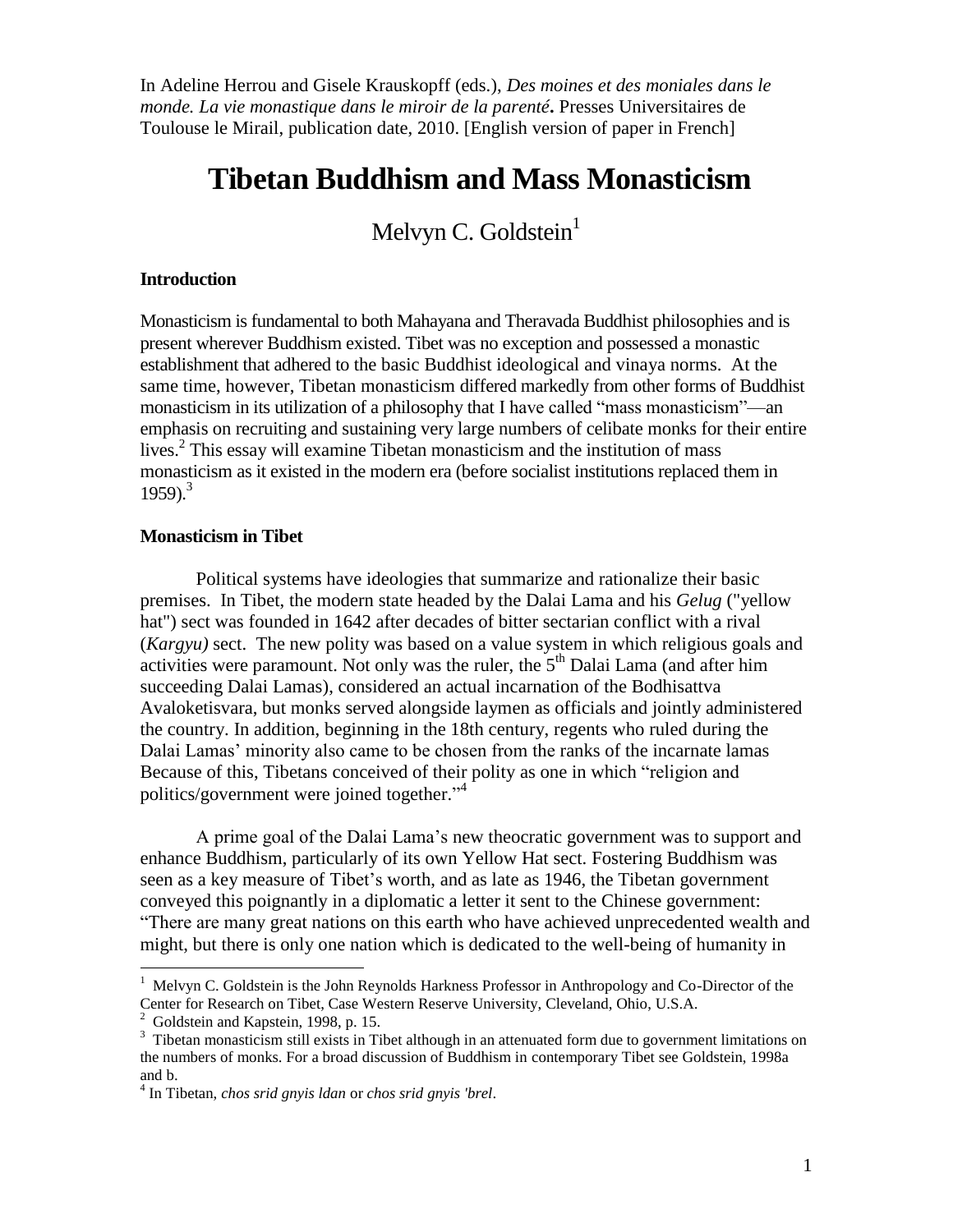the world [through its practice of monk conducted Buddhist prayer rituals] and that is the religious land of Tibet which cherishes a joint spiritual and temporal system."<sup>5</sup>

This religiosity was measured by the number of celibate monks and monasteries, that is to say, by the numbers of males who had renounced having wives and families to join monastic communities and thereby take the first step on a long journey toward spiritual development and enlightenment. There was, therefore, a strong value given to creating as many monks as possible. <sup>6</sup> Every male who became a monk was a victory for Buddhism and a reaffirmation of Tibet's commitment to exalt religiosity. Tibetans, not surprisingly, not only believed that celibate monkhood per se was superior to secular status, but that all monks, even those we might classify as "marginal" or "bad" monks, were superior to their lay counterparts. Several Tibetan sayings expressed by monks reflect this, for example, one monk said*: 'jig rten rab la chos ba'i mtha' skyes* ("the worst in the religious life is better than the best in secular life"). And another said: *gang zhig gser gyi ri la bsnye 'gyur na/ de yi 'dabs chags thams cad gser la 'gyur*. ("whatever comes to lean against a golden mountain will become gold"), meaning that the intrinsic value of monasticism was so great ("gold") that just the fact of being in a monastery would greatly enhance the male.

The theocratic state in Tibet, consequently, existed not simply to administer its territories for the material welfare of its people or to develop Tibet's wealth and power vis-à-vis its neighbors, but rather primarily to encourage and facilitate large numbers of males to renounce marriage, family and secular life and accept monastic vows for the salvation of the individual and the glory of Tibetan religiosity. The monastery stood physically and metaphorically as a wall keeping out the immediacy of kinship that imbues secular life in village communities and replacing it with an alternative culture where the immediacy of religious rites and practices dominated social life. Traditional Tibet, in essence, measured its success—its pre-modern GDP if you will—spiritually in terms of the number of monks, monasteries and prayer rituals it produced, not materially in terms of the amount of wool, skins and other products it produced and exported. For the Tibetan religious elite, Tibet's unique contribution to humanity and the world was its maintenance of an enormous system of monasteries and monks—"mass monasticism." Monasticism in Tibet, therefore, was not the otherworldly domain of a minute self-selected elite, but a mass phenomenon. Size rather than quality was the ultimate measure of the success of monasticism.

### **The demography of monasticism**

 5 Goldstein 1989, p. 816.

<sup>&</sup>lt;sup>6</sup> There were, of course, also nuns and nunneries in Tibet, but these were fewer in number and not considered as important.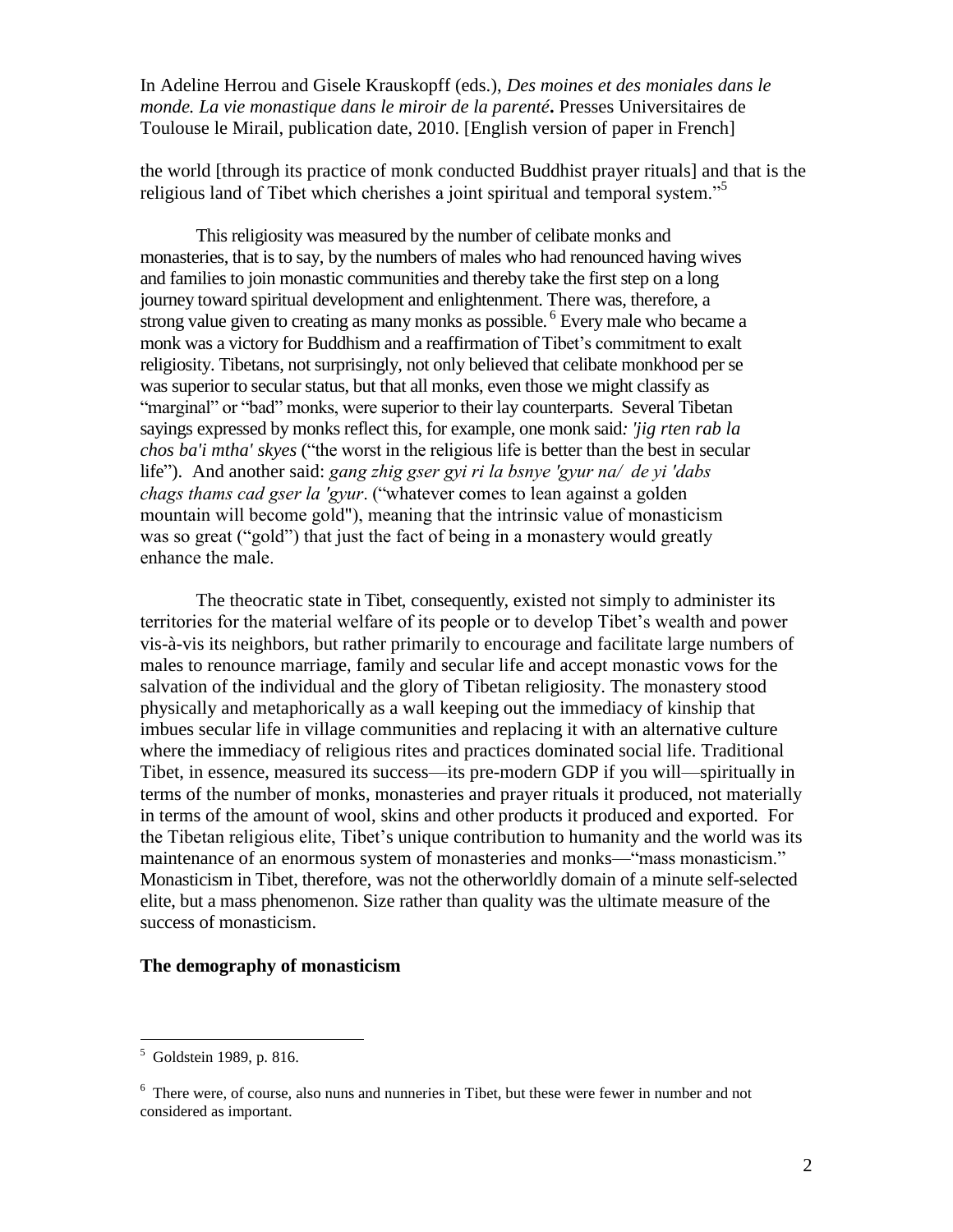There are no real data on how many monks and monasteries existed in Tibet when the  $5<sup>th</sup>$  Dalai Lama came to power four hundred years ago in 1642, although his chief minister, Desi Sangye Gyatso, wrote in his history of the Yellow Hat sect (Vaidurya Serpo (Yellow Beryl)) that there were 1,807 monasteries and 97,538 monks (of all sects) in 1694 (including Kham but not Amdo).<sup>7</sup> For later periods, the Tibetan exile government has estimated that their were 2,700 monasteries and 115,000 monks in 1951 or about 10-15% of the population and 20-30% of all males. <sup>8</sup> This figure must have included many temples (*lhakhang*) where one or two monks presided as overseers since the average number of monks per monastery otherwise would be only 40 and that is far too few. Chinese government reports also state that surveys conducted in the 1950s revealed more than 2,700 monasteries *and temples* and 120,000 monks, or about 24% of the male population.<sup>9</sup> Although these are obviously just crude guesstimates, they show interesting similarities and generally reveal the extent of mass monasticism in traditional Tibet. By contrast, in Thailand, another prominent Buddhist society, only about 1-2 percent of the total number of males were monks and most of these were not life-long permanent monks. 10

Another way to assess at the magnitude of Tibetan monasticism is by looking at its great monastic centers. It is clear that Tibet was the home to the largest monasteries in the world in the modern era and of the many Tibetan monasteries in the 1950s, a number, perhaps as many as 15, were large establishments with over one thousand monks. It is these that Tibetans saw as exemplifying and providing proof of the greatness of the Tibetan monastic system. In and around Tibet's capital Lhasa, for example, there were three huge Yellow Hat monastic seats—Drepung, Sera, Ganden— that together housed about 20,000 monks. Drepung alone had about 10,000 monks. By contrast, Lhasa, the capital and largest city, had only about 30,000 inhabitants. Major monastic centers also existed in other parts of political Tibet such as Tashilhunpo monastery in Shigatse as well as outside of political Tibet in Qinghai (Kumbum monastery), Gansu (Labrang monastery) and in Kham (Litang, Derge, Batang). Other Tibetan Buddhist sects such as Sakya and Karmpa also had large monasteries, although the focus in this paper is on the dominant Yellow Hat sect.

To create a Buddhist society with a large monastic segment, however, meant there had to be thousands upon thousands of men willing to cut attachments to lay society and family life and adopt lives in an alternative culture—a community of celibate monks

<sup>&</sup>lt;sup>7</sup> Dunggar 1991, p. 75. Data from a Qing dynasty survey reported in 1733 that there were 3,477 monasteries and 356,230 monks (Dunggar 1991, p. 76) but this seems too high.

<sup>&</sup>lt;sup>8</sup> Goldstein 1998, p. 15. http://www.tibet.org/Activism/Rights/religion.html.

<sup>&</sup>lt;sup>9</sup> Information Office of the State Council. "Tibet's march toward modernization." White Paper China Daily , 8 November 2001. At present there are limitation on the number of monasteries and monks in China but the Chinese government still reports that there are 1,700 monasteries, temples and other sites of religious activity, with over 46,000 Buddhist monks. (white paper

http://english.people.com.cn/features/tibetpaper/tibet.html).

<sup>&</sup>lt;sup>10</sup> Tambiah 1976: 266-67.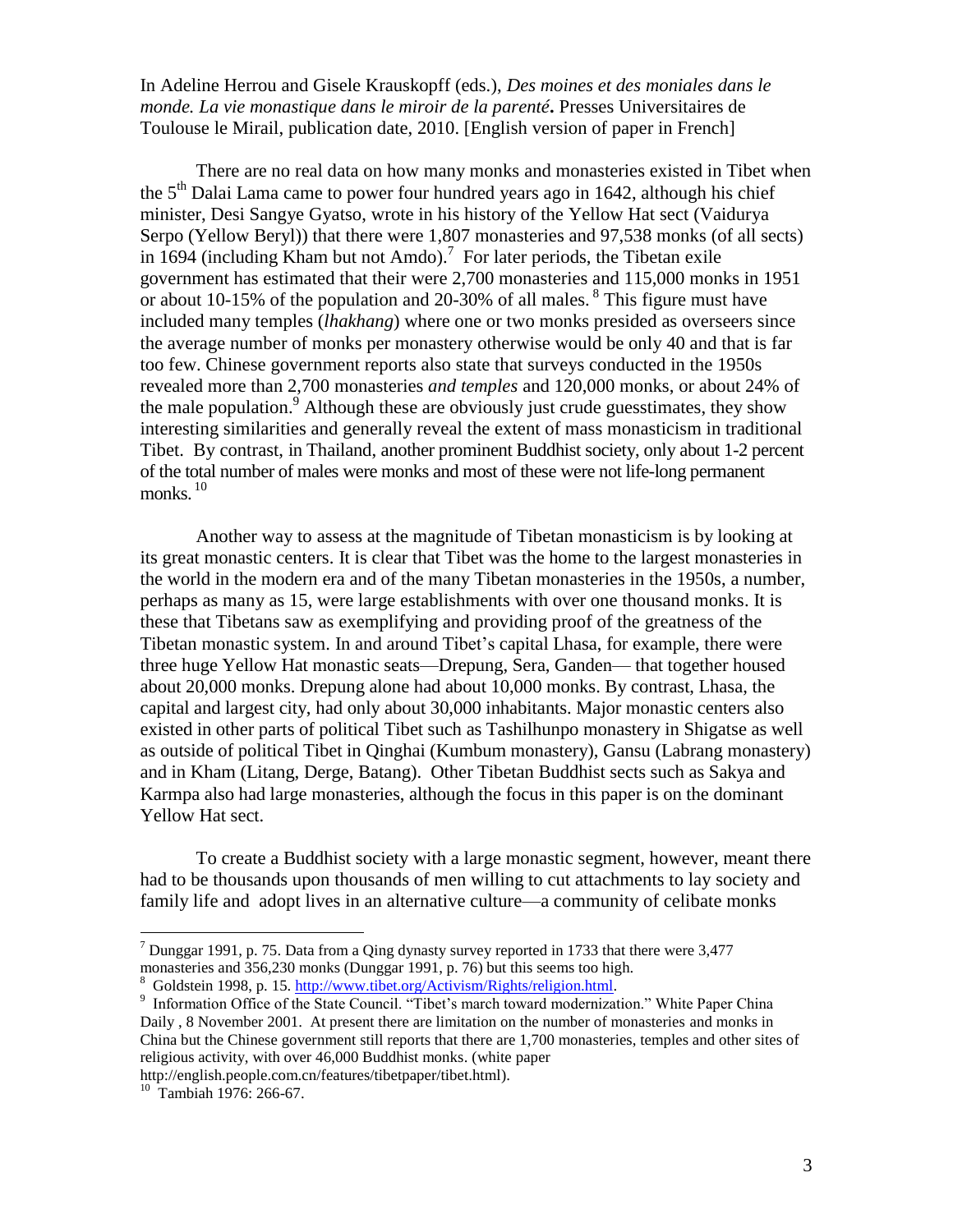each of whom in their eyes stood on his own like a single stick of incense. To facilitate this, Tibet developed effective mechanisms for recruiting large numbers of monks, socializing them into an alternative culture, and retaining them in lives of celibacy.

## **Monastic recruitment and organization**

In Tibet, monks were almost always recruited as very young children through the agency of their parents or guardians. It was considered important to recruit monks before they had experienced sexual relations with girls, so monks were brought to the monastery as young boys, usually between the ages of 6-12. On the other hand, it was *not* considered important what these boys themselves felt about a lifetime commitment to celibate monasticism and they were basically made monks without regard to their personality, temperament or inclination.

Parents sometimes broached the subject with a son but usually simply told him of their decision. Monastic rules officially required that monks enter of their own volition and the monastery formally asked each entrant whether they wanted to be a monk but this was actually just a token inquiry. For example, if a young monk found the transition to monastic life unpleasant and tried to run away, the monastery did not take this as evidence that the boy did not want to be a monk and therefore let him leave. To the contrary, it invariably sent older monks to search for and forcibly return the runaway child monks. Parents agreed with this view so even if a runaway child monk managed to reach his home, he typically received not sympathy and support but a scolding and the immediate return to the monastery. Interestingly, the process of monastic socialization ultimately worked and all of the many monks who related incidents of running away, in retrospect, did not see this as abusive. Rather, they laughed at how stupid they had been to want to give up being a monk when young. Tibetans traditionally felt that young boys could not comprehend the privilege of being a monk and it was up to their elders to see to it that they had the right opportunities.<sup>11</sup> All of this, of course, greatly facilitated the operationalization of mass monasticism.

This system of recruitment through child monks occurred not only in the three great Yellow Hat monastic seats around Lhasa, but also in the thousands of smaller monasteries scattered throughout Tibet proper and the ethnic Tibetan areas of Qinghai, Sichuan, Gansu and Yunnan.

Recruiting young boys as lifelong monks made sense from the viewpoint of the mass monastic ideology, but posed practical problems in terms of daily life. Tibetan monasteries were not run as communes with monk canteens providing food for all monks. Neither did monks make daily begging trips to secure food. Rather, individual

<sup>&</sup>lt;sup>11</sup> Another category of monks came to the Three Great Monastic Seats in Lhasa as young adults after spending their childhood monk years studying the basics in distant monasteries. They were called tharingga ("ones from far away") and were organized slightly differently from the normal monks who entered directly as children since they were self-sufficient and were expected to return to their home monasteries after completing their advanced studies.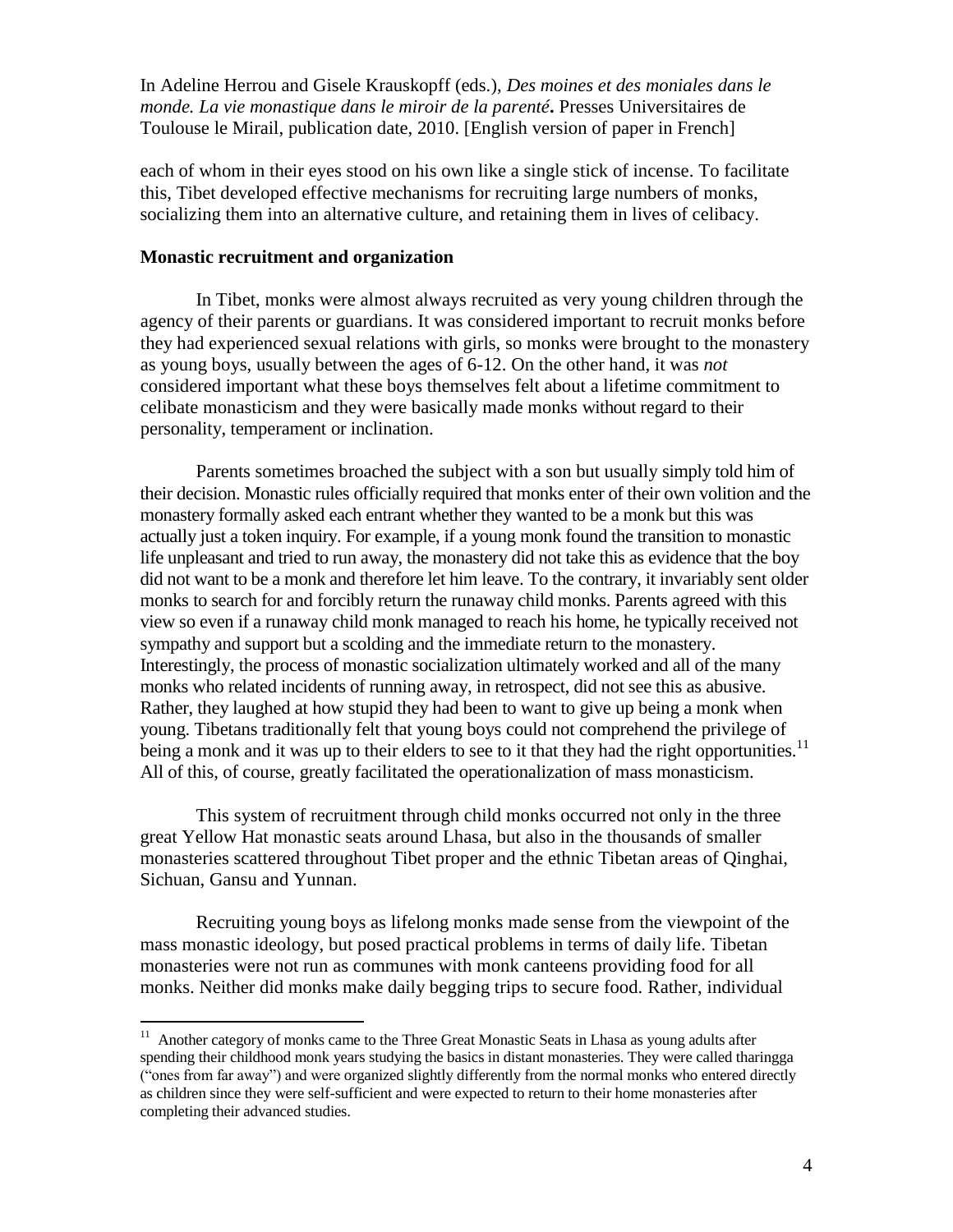monks were responsible for securing their own foodstuffs and cooking their own meals.<sup>12</sup> Consequently, young child monks needed an adult to take care of them, at least until they reached their late teens when they would be able to live independently. The mechanism used to achieve this was to incorporate young monks into what we can think of as monk households (*shagtshang*), that is to say, young monks moved in with an older monk. These monk households operated much like lay village households in that they had an internal authority hierarchy and combined co-residence and economic cooperation. The older monk who was the head of the monk household was responsible for the economics of the household and for raising the boy—for providing housing, food, discipline, etc. In turn the junior monk was obligated to turn over any income he received from alms or monastery salary to the household head, just as members of lay families turned over any income they earned to their household. And, like lay households, the junior monk worked at whatever the monk household head instructed, e.g., sweeping, fetching water, etc. Lay and monk households, therefore were structurally and functionally similar, the obvious key difference being that monk households were comprised of only males and reproduced themselves not via marriage, sex and reproduction, but by conscious selection of the household head.<sup>13</sup>

Consequently, Tibetan parents seeking to make a son a monk had to search among friends and relatives to find an older monk who was willing to take in their son and assume responsibility for the boy's livelihood. In some cases, the older monk would be related to the boy and would likely have met him previously, but in other cases, e.g., if the boy was the child of a friend of a friend, they would have had no prior contact or connection. Thus, although the members of monastic households were sometimes related through kinship, this was not at all necessary.

Moreover, the relationship between the senior and junior monks in a household was not couched in terms of lay kinship terminology nor was kinship terminology used in the monastery between monks.<sup>14</sup> Rather, monks in households used the core monastic idiom of "teacher-disciple" in a fictive manner. For example, the younger monk(s) in a monk household all referred to the senior monk as their "teacher" (*gegen* or *gen*) and the senior monk would in turn say that he had one or two "disciples (*gidru*). However, no one in the monastery mistook the "guardian" *gegen* heading the household for real "teachers" and the official term of reference for them was actually *dopderra gegen* (*lto ster ba'i dge rgan*) which translates as "the *gegen* who gives food." In contrast, the real teachers were

<sup>&</sup>lt;sup>12</sup> Monks received a salary from the monastery several times a year but this was typically not enough to subsist.

<sup>&</sup>lt;sup>13</sup> Actually, homosexual relations between the older monks and their young wards was not unknown in the great monastic seats and there were also some long-term "sexual" relationships among older monks living in households, but that issue goes beyond the scope of this paper. Suffice to say here that Tibetan monks considered homosexual sexual relations a breach of the vow of celibacy only if it involved penetration of an orifice such as the anus. Homosexual intercourse, therefore, was normally done between the thighs, and while not completely acceptable, was widely tolerated in the large monastic seats.

<sup>&</sup>lt;sup>14</sup> See Herrou, 2005 for an case where pseudo-kinship was utilized in a Taoist monastery in contemporary China.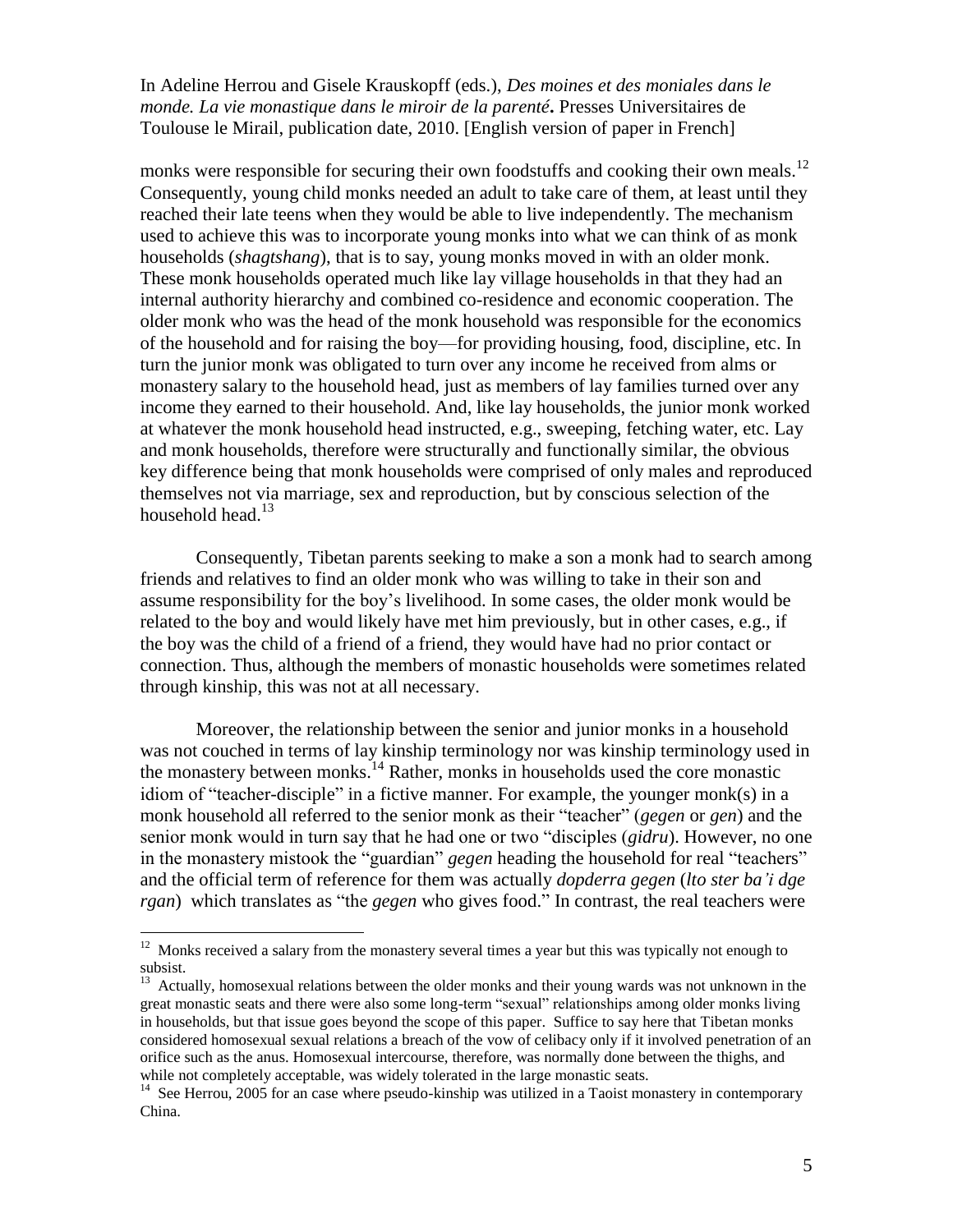known as *beja gegen* (*dpe cha dge rgan*) or "a *gegen* who teaches religious texts." Sometimes a single older monk in a monk household played both roles, but usually they were separate.

The duration of monk households varied but usually they lasted until the senior monk died. If there were only two people in the household, normally the younger monk inherited the property and apartment, but if there were more than one, the late household head would have selected one to become the new household head. Often the household by that time would have taken in another young monk so in these cases the household had continuity across generations. Generally, therefore, these monk households stayed together for many decades with mutual sentiments of attachment and affection developing. Ironically, therefore, while the institution of monk households served to allow child monks to sever their attachments to lay society at a young age and be readily incorporated into monastic communities, at the same time it created, to a degree at least, a system that fostered lasting attachments and dependence.

At the same time, the ties of real kinship were not totally severed when boys became monks. Not only, as mentioned above, were some boys placed in monk households with an older relative, but monks maintained loose ties with their families. At some stages of the life cycle of a monk, the families of monks might help to support the monk by sending food to the monk household, whereas at other stages, a successful monk might assist his relatives family, as the following example illustrates.

In this example, an adult monk who had just risen in the monastic hierarchy used his new position to help a poor relative by taking two of her sons into Drepung monastery so as to eliminate two mouths for her to feed. He explained how this occurred:

> Just after I became the steward (*nangnyer)* for the Loseling *Chiso* [the head manger of the entire monastery]. I heard that my maternal aunt who was [a nomad] living in Damshung had become very poor. So when they asked me to visit them, I took a 15 day home-leave and went. They … wanted to show the others in the community that their nephew was now a powerful official. …

When I arrived, I found that they were extremely poor. They had no sheep or goats of their own and only a few head of livestock on lease. They were so very poor. The father sewed fleece-lined dresses (*bagtsa*) and the mother dug up *droma* (wild sweet potatoes) and sold them. They had more children then animals.... I made one of the young boys a new fleece-lined dress and then took him to Lhasa as part of my monk household [in the monastery]. This boy was very clever so I thought it was better not to make him a monk at once. Instead, I sent him to a private school in Lhasa where he would learn to read and write [the cursive script]. Later he could be made a monk and could become a high official in the monastery [from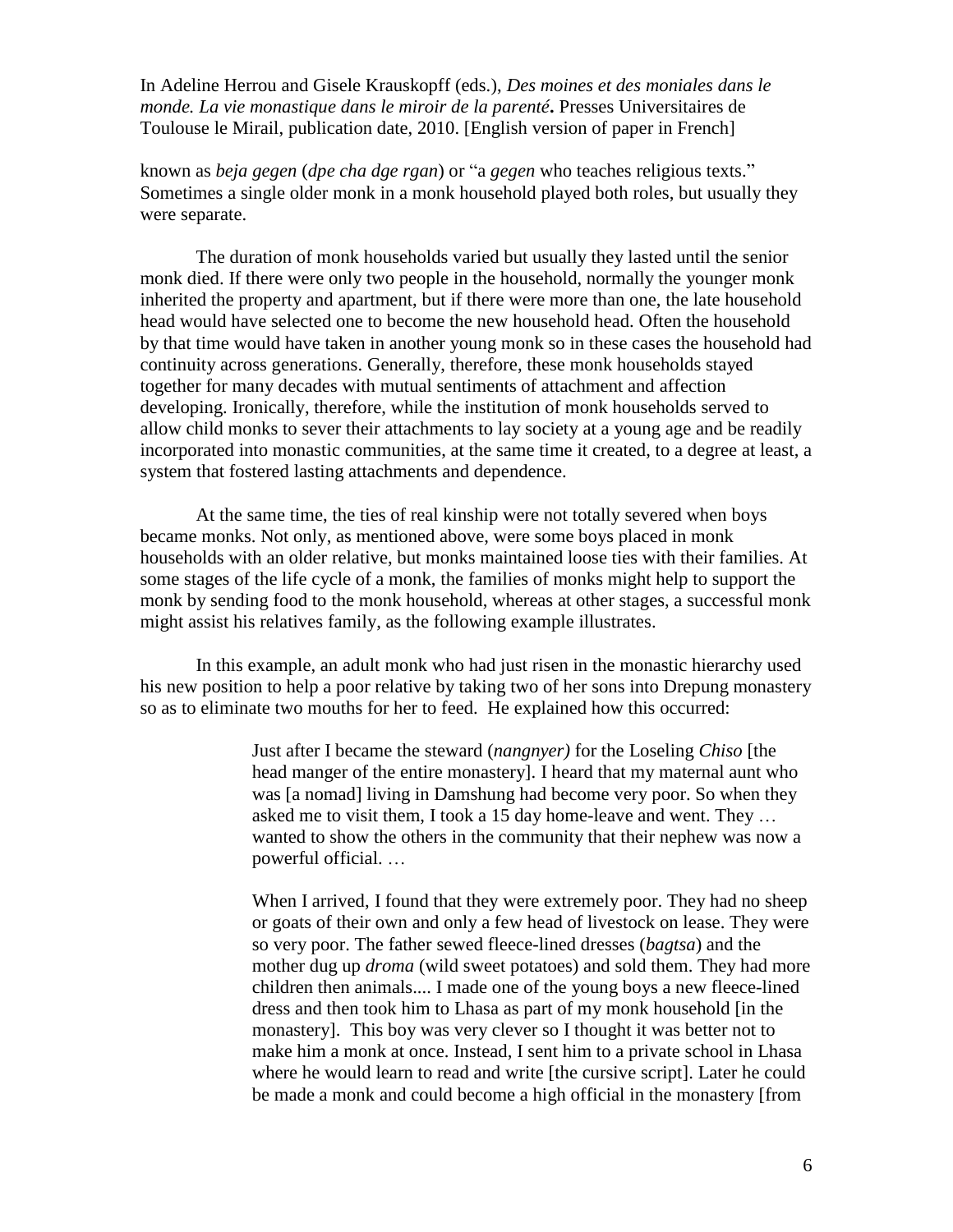> his household] because he would know how to write the cursive script well.<sup>15</sup> The next year I told my aunt to send me another of her sons. He wasn't as clever as the first son so I directly made him a monk in Drepung. I found a poor monk who was living alone and told the poor monk, "Please keep this boy as your disciple. I am the servant of someone [the Chiso] and can't help much at home now, but every year I will give you 2.5 *khe <sup>16</sup>* of flour and 2.5 *khe* of barley to help with his subsistence. Later [as you get older], this boy will be a help to you. The poor monk said okay and took him." He agreed to be the *gegen* [so this boy became part of a household with an unrelated *dopderra gegen*]. 17

A separate category of monk households were the great households (*labrang*) of incarnate lamas. Unlike the households of ordinary monks, these always continued across generations with leadership being passed on by reincarnation succession. In other words, when the incarnate lama who was the head of the *labrang* died, that lama was believed to reincarnate into an infant who, when discovered a few years later, became the new head/owner of the *labrang*. Although actual control rested with monk stewards and managers during the new incarnation's minority, when he became an adult he assumed control.

### **Parental motives**

There were many reasons why parents made a son a monk. As was indicated earlier, making one's son a monk was culturally valued, even if the boy never became a great religious thinker or practitioner. Just his presence in a monastery would benefit him in this and future lives. It was, therefore, a way of giving a son a prestigious status which required little of the hard manual labor that permeated village life while also, as mentioned earlier, exempting the boy from all corvée obligations to his lord. At the same time it created positive "merit" for the parents. One nomad monk related that in his region making a son a monk was considered equivalent to building a stupa in terms of merit gained.<sup>18</sup>

A second motivation for enrolling one's son derived from the divination of lamas or monks. Parents frequently sought divination when their children were ill. Sometimes the remedy prescribed by the practitioner involved propitiating some god who was causing the illness but on other occasions, the prescription called for the parents to promise to later dedicate this boy to religion—to a monastic life. Similarly, in times of

<sup>&</sup>lt;sup>15</sup> Drepung did not teach its monks the calligraphic cursive writing script that was used by Tibetan government officials and higher monastic officials who dealt with managing monastic resources, so monks who wanted such positions had to learn it on their own.

<sup>&</sup>lt;sup>16</sup> A *khe* (*khal*) is a traditional volume unit that was equal to about 31 pounds of barley.

 $17$  Interview, 1991, M.0142.01, Drepung, Tibet.

<sup>18</sup> Interview, 1991, M.0030.01, Drepung, Tibet.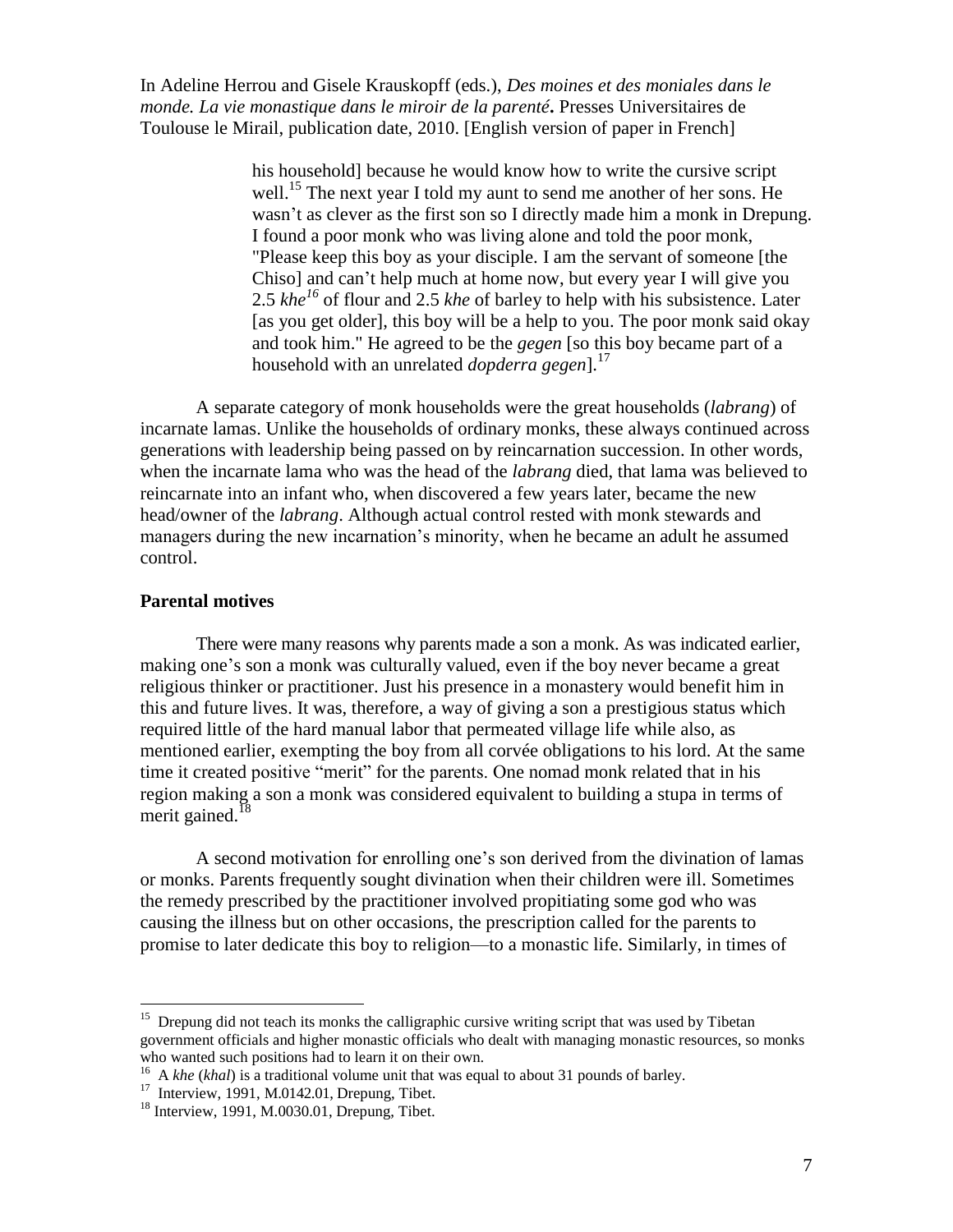sickness, parents sometimes prayed on their own to their protective deity and promised that if he spared their son they would later make him a monk.

A third type of situation occurred when a young boy showed a liking for monks. This type of boy might hang around a monk uncle when he was visiting the family and might cry when his monk relative left asking to go with him. If the uncle encouraged this and urged the family to make the boy his disciple-ward in his monastic household, the family often would agree. In some cases, there were family traditions of uncles and nephews joining a monastery (and monk household) generation after generation.

A fourth, and extremely common, type of situation occurred when parents made a son a monk as part of a strategy for organizing their family's human resources so as to minimize the likelihood of family fragmentation and land division in the next generation. The basic family in rural Tibet was (and still is) is an extended stem family formed through the mechanism of fraternal polyandry (2 or more brothers jointly taking a bride) or monogamy. Fraternal Polyandry is a functional equivalent of primogeniture in that it seeks to produce only one heir. As there is only one wife per generation and all the brothers are jointly considered the father, all the children of the wife are considered a single heir. In the next generation, the multiple male children will also together marry polyandrously. This type of stem family precludes each of several sons taking his own bride either within the natal family or by setting up new neolocal families.

However, marrying all sons polyandrous is not always possible because of age differences between the brothers. For example, if the eldest of three brothers was 23 and the next brother 17 and the youngest brother only 12 years old (several daughters having been born between the sons), the parents might decide it will be too difficult for the youngest son to become incorporated into the marriage when he matures so will only marry the eldest two sons polyandrously. Because they are seeking to create only one set of heirs per generation, they will not bring a second bride into the household for the youngest son but rather will send him out of the household either by making him a monk or by sending him later as a bridegroom to a family with only daughters. An unintended consequence of this system is an excess of unmarried daughters. Roughly 25% of females age 20-40 do not marry and live separately either as spinsters or single mothers (if they have had affairs and children). <sup>19</sup>

Poverty also was very important in motivating parents to make sons monks. Very poor Tibetans with many children had two main mechanisms for balancing their income with subsistence needs. One was making one or more sons a monk as the above mentioned case of the nomad illustrated. Another was to send young sons and daughters as servants to other households. In such cases, the children lived with the other family and were fed by them. Often there was also a small annual salary in grain that went to the parents.

<sup>&</sup>lt;sup>19</sup> For discussions on Tibetan polyandry and the family see Goldstein 1971, 1976, 1978, and 1987.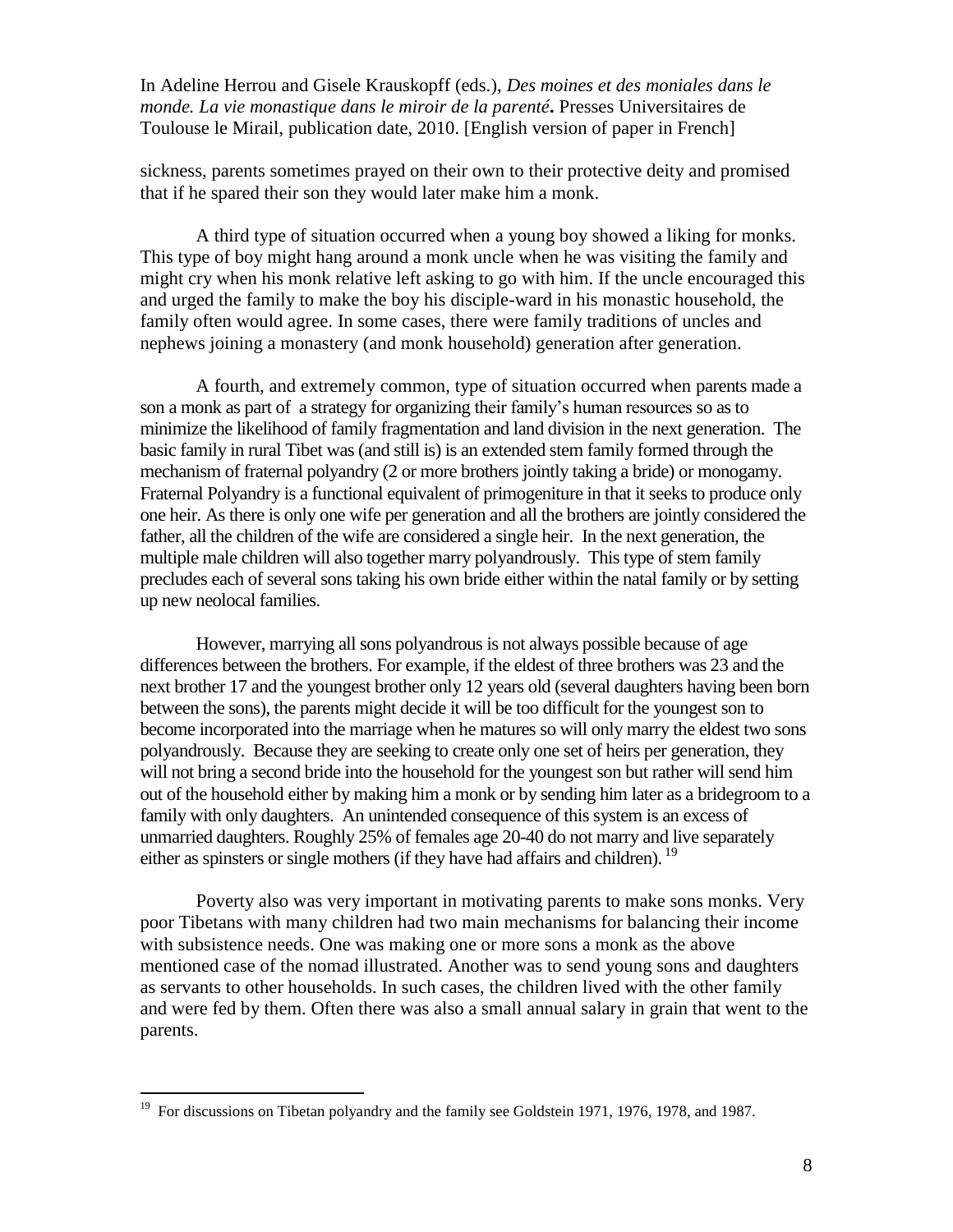Finally, another very different type of monastic recruitment derived from the right of some monasteries to conscript boys as a corvée tax if the number of their monks fell below a certain limit. This was called *tratre* (*grwa khral*) or "monk tax".

## **Structure and function of a large monastery**

Tibet is a large country with important regional differences and four major Buddhist sects each of which had its own monasteries. In addition there is a non-Buddhist sect known as Bon which also had a monastic tradition. Within these traditions there were major large monastic seats as well as many small monasteries located in remote areas. Some of these were completely independent but others were branch monasteries of larger monastic seats such as Drepung, Sera and Ganden. Consequently, it is difficult to generalize about "all" monasteries, although regardless of size and fame, Tibetan monasteries recruited monks as children. However, for the purpose of further illustrating Tibetan "mass monasticism," the mega-monastery Drepung with its 10,000 monks will be used as an example.

Large monasteries like Drepung were complex institutions that were internally structured like segmentary lineages being divided internally into semi-autonomous submonastic units called *tratsang* of which there were four in Drepung: Gomang, Loseling, Deyang and Ngagpa. *Tratsang* are normally called "colleges" in the literature due to certain similarities with English universities like Oxford which also were made up of a number of semi-autonomous units. Just as students enrolled in one of Oxford's colleges, young boys enrolled in one of Drepung's colleges, although the use of the term college is misleading since *tratsang* were not schools per se, but rather communities of celibate males who remained there their entire lives.

Drepung monastery as a whole had little control over its four constituent colleges each of which had their own estates, serfs, capital funds, endowments, officials, teaching curriculum, monks and an abbot. On the other hand, the monastery as a whole also had its own estates, capital funds and administrative officials and was headed by a committee of current and ex-abbots (from the various colleges).

Each monastic college, in turn, was internally sub-divided into a number of named semi-autonomous residence units called *khamtsen* which also had their own resources and officials. Gomang College, for example, had 16 *khamtsen* in 1959, one of which, Hamdong, alone had about 2,000 monks. New monks were affiliated to *khamtsen* units based on their natal region so that monks coming from distant areas with nonstandard dialects would be housed together with others from their same region.<sup>20</sup> Individual monks, therefore, belonged to a *khamtsen*, which was part of a college, which was part of the overall monastery. Individuals, therefore, had cross-cutting allegiances. Two monks could have the same overall institutional allegiance (Drepung) but different

<sup>&</sup>lt;sup>20</sup> Monks coming from distant regions were older and had already entered the monastic order in their home area so were treated very differently with respect to guardian teachers and monk households.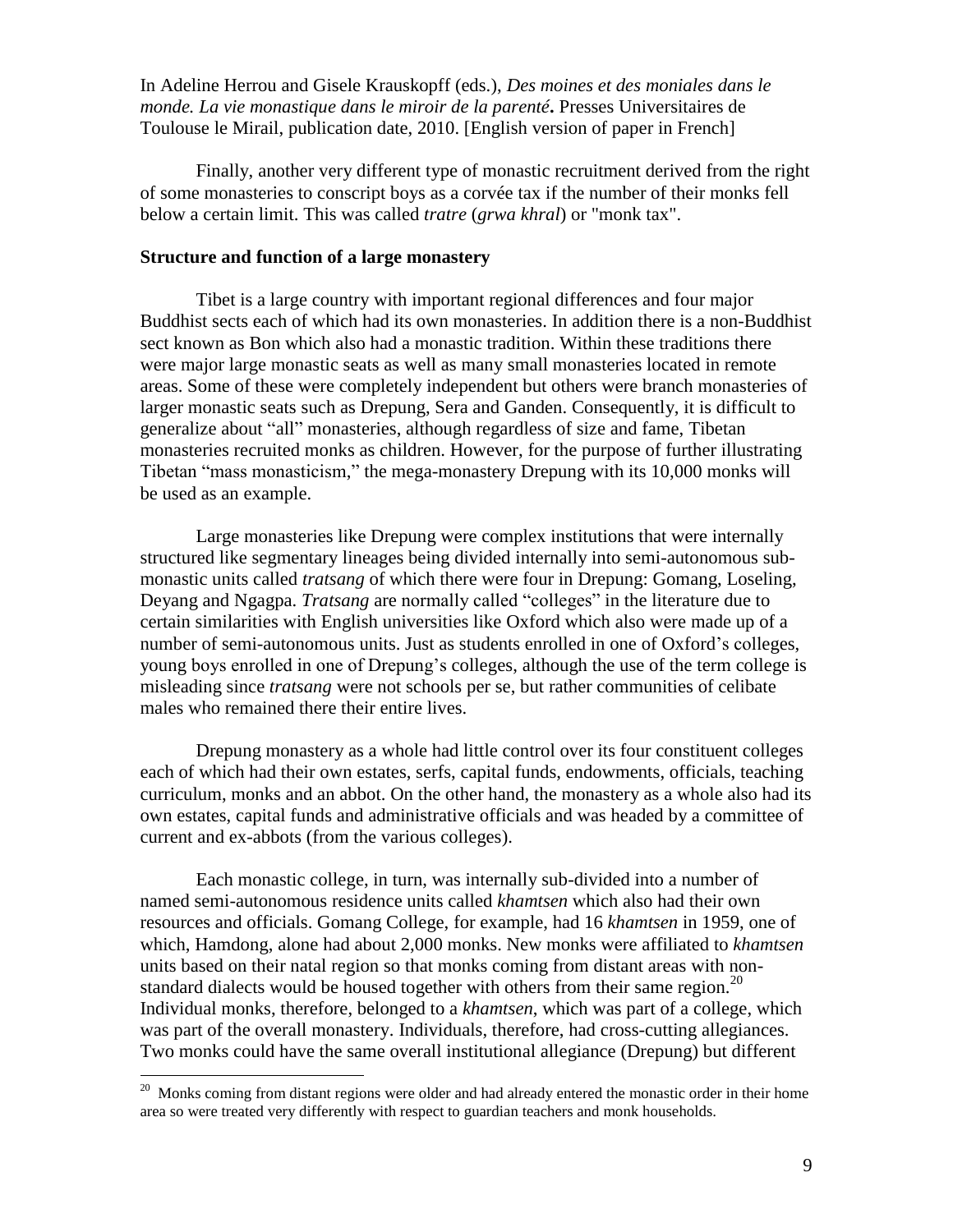college allegiances, or the same college affiliation but different *khamtsen* affiliation. Nevertheless, despite this similarity to a segmentary kinship system, no kinship ideology was used, just as none was used in universities like Oxford.

At the level of the individual, Drepung's ten thousand monks were divided into two broad categories—those who studied a formal curriculum of Buddhist theology and philosophy and those who did not. The former, known as *pechawa,* were a small minority, amounting to only about 10 percent of the total monk population. These "scholar monks," pursued a long curriculum that took approximately fifteen years to complete.<sup>21</sup> The curriculum in each college used a slightly different set of texts, although in the end they all covered the same material. The scholar monks in Gomang, Loseling, and Deyang met three times a day to practice debating in their respective college's outdoor walled park called a *chöra*, or dharma grove. Monks came to Drepung from all over the Tibetan Buddhist world (including Mongolia) to see if they could master the difficult curriculum and obtain the advanced degree of *geshe*. The intellectual greatness of the Yellow Hat sect's monastic tradition was measured by the brilliance of these scholar monks.

The overwhelming majority of monks, the so called "common" monks (*tramang or tragyü)*, however, did not pursue this arduous curriculum and were not involved in formal study. Many could not read much more than one or two prayer books, and some, in fact, were functionally illiterate, having memorized only a few basic prayers. These monks had some intermittent monastic work obligations in their early years (as a kind of "new monk tax"), but otherwise were free to do what they liked within the overall framework of monastic (vinaya) rules).

Despite the monastic segment's commitment to the ideology of mass monasticism, Tibetan monks had to support themselves. In general, their income came from a combination of sources: 1) salary from their monastery/college/*khamtsen* (which in itself was normally not sufficient to subsist), 2) alms given to individual monks at the time of the prayer assemblies, 3) income from their own labor, and 4. support in food from their natal family. Many monks in Tibet actually spent a considerable amount of time engaged in income-producing activities including crafts like tailoring and medicine, working as servants for other monks, engaging in trade, or even leaving the monastery at peak agricultural times to work for farmers.

This is surprising since mega-monasteries like Drepung were owners of huge estates and serfs. According to 1959 Chinese statistics, 36.8 percent of the total amount of cultivated land in Tibet was held by monasteries and lamas (and another 24% by aristocratic families, and 38.9% by the government itself). Drepung Monastery itself is said to have owned 185 manorial estates, 20,000 serfs, 300 pasture areas and 16,000 nomads each of which had a population of hereditarily bound peasant families who

 $21$  Anon. 1986.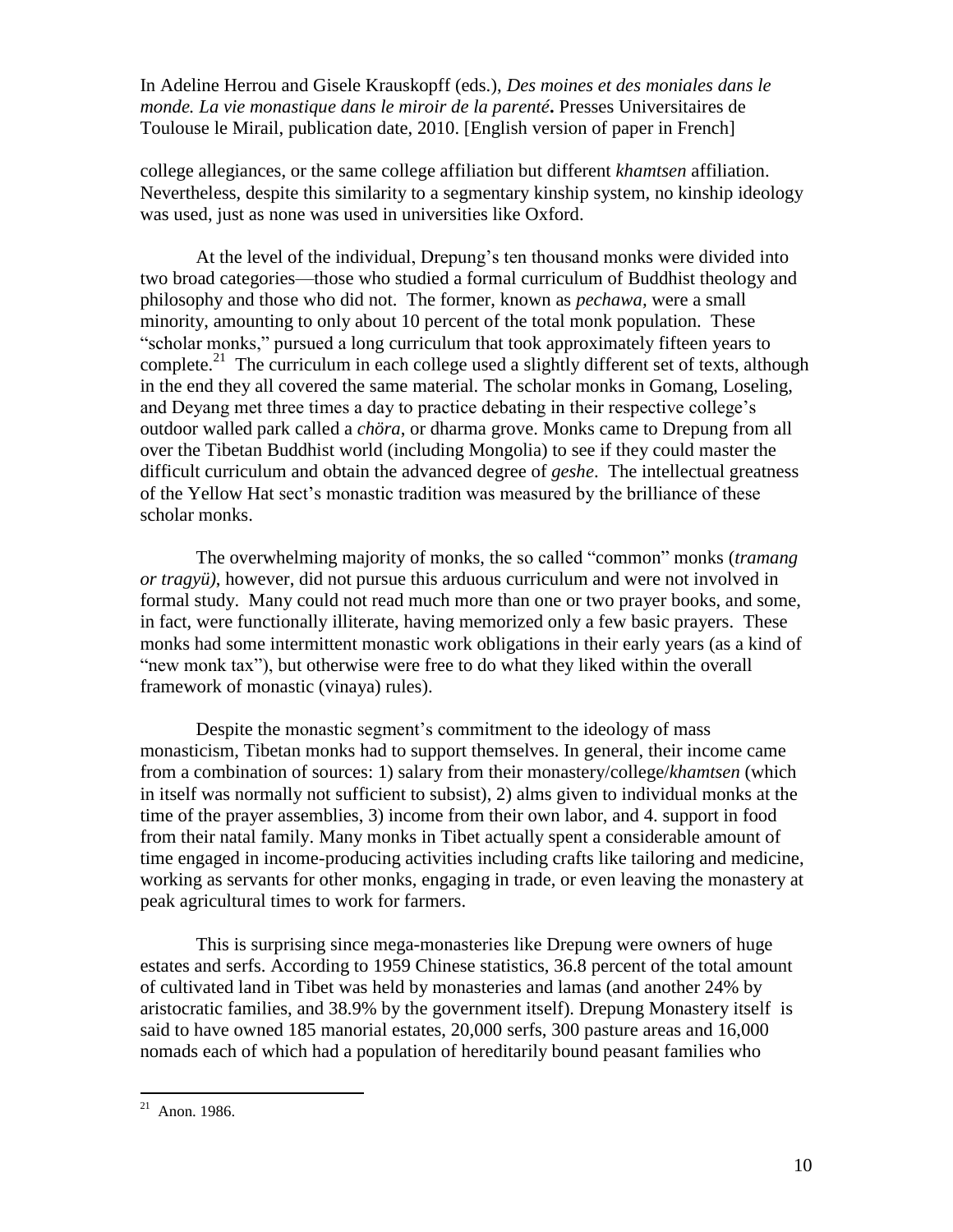worked the monastery's (or college's) land without wages as a corvée obligation.  $^{22}$ Moreover, since there were no banks in Tibet, monasteries like Drepung had huge capital funds which lent out money and grain at high interest. Scores of monks went out yearly to rural Tibet to collect payment of interest and principal at harvest time. The income from these resources and activities could have supported the subsistence of the monks fully had it been allocated predominately for that purpose, but it was not.

Drepung (and its constituent colleges, etc.) instead allocated a substantial portion of their income to support rituals and prayer chanting assemblies. Such prayer ceremonies were formal meetings in huge assembly halls that involved all of the monks belonging to the sponsoring unit (the monastery as a whole, the college or the *khamtsen*). Thousands of monks sitting in long rows intoning prayers together for the benefit of humanity is an image Tibetans cherished and was considered as one of the most important functions of the monastery. However, these prayer sessions were also expensive since each of the monks attending was served butter-tea during breaks in the chanting. Consequently, sponsoring the prayer assemblies meant providing tea for many thousands of monks daily which required the monastery to use large amounts of butter, tea and firewood. This was one of the monastery's biggest expenses.

Mega-monasteries like Drepung, of course, could have restricted the number of monks they accepted in order to both fund all its monks adequately and still do the prayer ceremonies. In fact, the Tibetan government at one point had tried to place limits on the number of monks (e.g., Drepung's limit was set at 7,700), but the monasteries ignored this and allowed all who came to join. In the ideology of mass monasticism, having large numbers of monks took precedence, so how monks financed what they needed in addition to their monistic salary was, by and large, seen as the monks own problem.

The monks most affected by the insufficient funding were those who had made a commitment to study Buddhist theology full-time, that is, the scholar monks. They received no special funds from the monastery and had no time to engage in trade or other income-producing activities because of their heavy study burdens. Consequently, they typically lived solely on their monastery salary and alms and were forced to lead extremely frugal lives unless they were able to find wealthy patrons to supplement their income or were themselves wealthy, as in the case of the incarnate lamas. Tales abound in Drepung of famous scholar monks so poor that they had to eat the staple food—*tsamba* (parched barley flour)—with water rather than tea, or worse, who had to eat the leftover dough from ritual offerings (*torma*).

Consequently, in the traditional era, the great monasteries like Drepung, Sera and Ganden were full of very different sorts of monks, some rich, some poor, some devoted to study, some involved in administration and others doing a wide range of labor and trading, and some doing very little and just barely subsisting.

<sup>&</sup>lt;sup>22</sup> White paper (http://english.people.com.cn/features/tibetpaper/tibet.html), page 1. Epstein 1991 cites 151 estates and 540 pasture areas.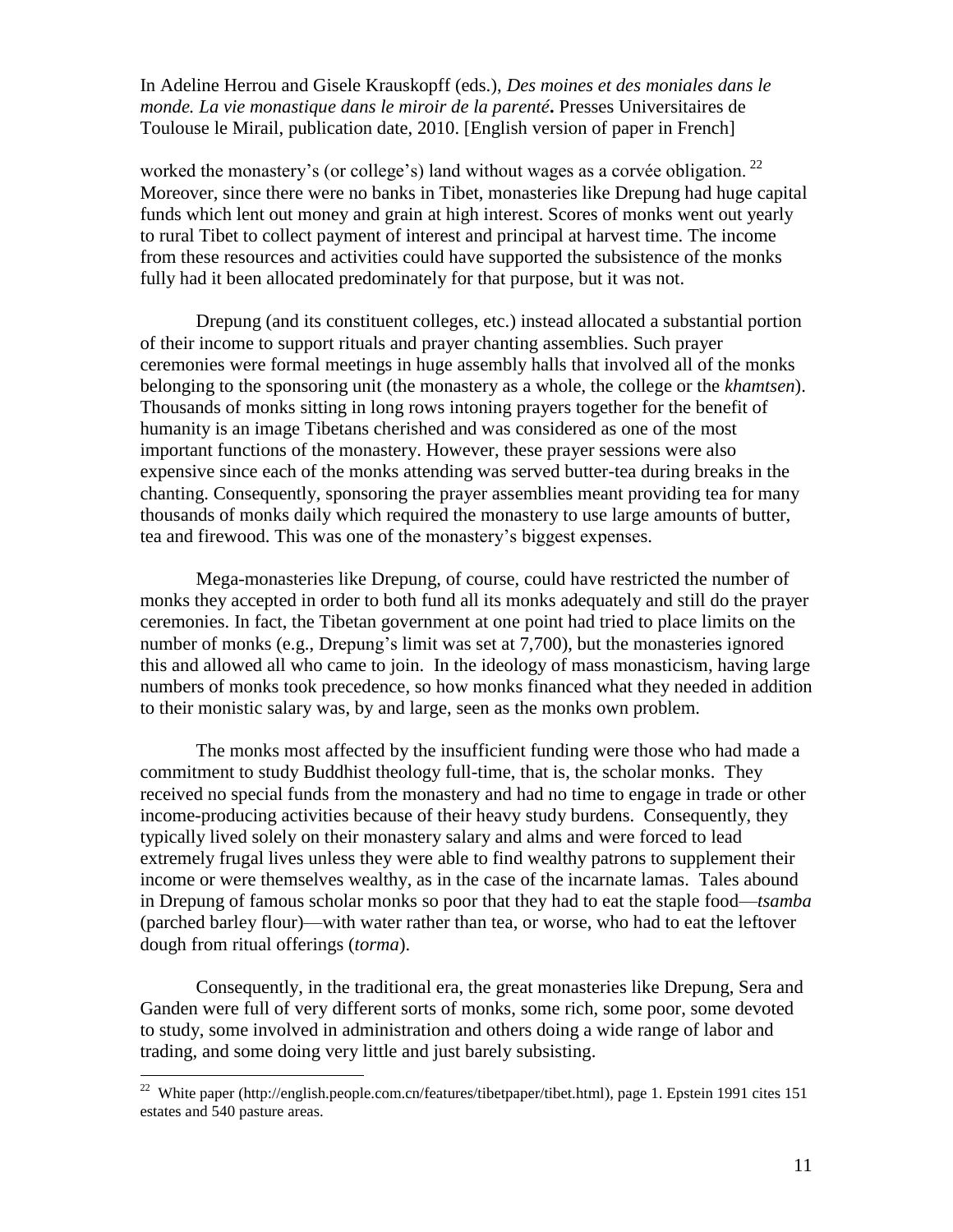## **Leaving the monastery**

Enrolling young monks without regard to their wishes or personalities meant inevitable problems of adjustment. Monks had the right to leave the monastic order, and as they became young adults in their twenties, had the ability to do so. Consequently, powerful mechanisms were needed to retain most of the young adult monks who were unsure about living a lifetime of celibacy. The monastic system was structured to facilitate this. On the one hand, while monks enjoyed high status, ex-monks were somewhat looked down on. On the other hand, the great large monasteries generally did not place severe restrictions on comportment or demand educational achievement. Rather than diligently weeding out all novices who seemed unsuited for a rigorous life of prayer, study, and meditation, the Tibetan monastic system expelled monks only if they committed murder or engaged in heterosexual intercourse. There were also no exams that novices or monks were required to pass in order to remain in the monastery (although there were required exams for higher intellectual statuses within the monastic ranks). Monks who had no interest in studying or meditating were as welcome as the virtuoso scholar monks. Even totally illiterate monks were accommodated because, in the ideology of mass monasticism, they too had made the critical break from the attachments of secular life. The monks of Drepung conveyed the great diversity of types of monks in their monastery with the pithy saying: "In the ocean there are fishes and frogs."<sup>23</sup>

Furthermore, leaving the monastery posed economic problems. Monks lost whatever rights they might otherwise have had to their family's farm when they entered the monastery, so monks who left the monastery had to find some new source of income. They also reverted to their original serf status when they left so were liable for corvée service to their lord. By contrast, if they remained monks, their basic economic needs were met without having to work too hard. All these factors made it both easier and more advantageous for monks to remain in the monastery.

As mentioned above, the monastic leadership espoused the belief that since the Tibetan state was first and foremost the supporter and patron of religion, the needs and interests of religion should take primacy. And since mass monasticism represented the greatness of Tibetan religion, they believed that the political and economic system existed to facilitate this and that *they,* not the government, could best judge what was in the short- and long-term interests of religion. Thus, it was their religious duty and right to intervene whenever they felt the government was acting against the interests of religion. This, of course, brought them into the mainstream of political affairs and into potential conflict with the Dalai Lama/regent and the government. And while the Dalai Lama and the rest of the government agreed with mass monasticism in principle, there was often disagreement on specific issues. For example, in 1946 when the government hired an English teacher and opened a modern school in Lhasa to better prepare Tibet to deal with the modern world, the monks in Lhasa perceived this as a threat to the dominance of religion and protested,

 $\frac{23}{23}$  See Goldstein and Tsarong (1985) for a discussion of how the values of monks change as they get older.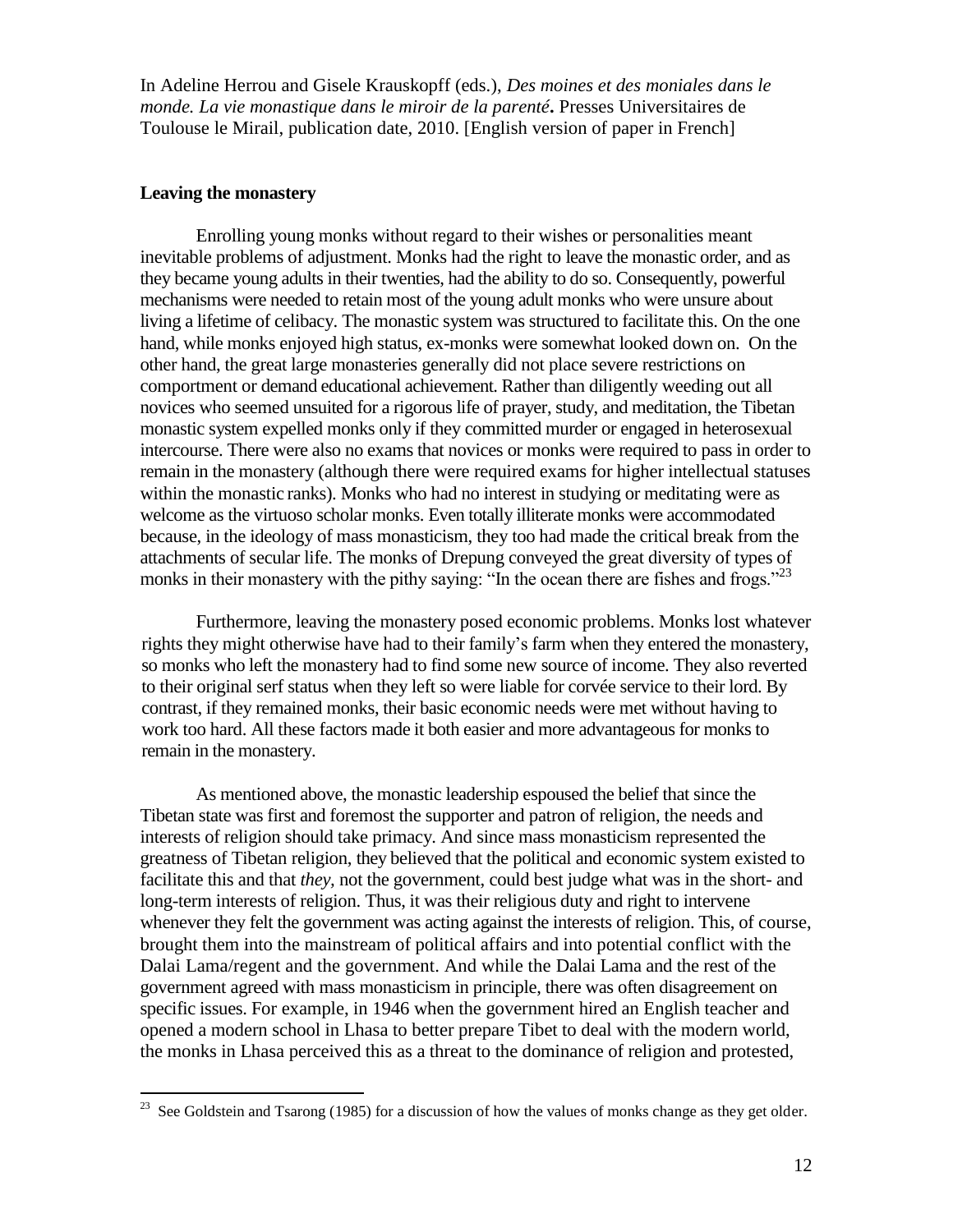threatening the students with bodily harm. The government quickly backed down and the school was disbanded after a few weeks.<sup>24</sup>

The domination of the mass-monastic ideology in traditional Tibet is illustrated vividly by a serious dispute that occurred in Drepung in 1958, the year before the uprising in Lhasa that ended the traditional system.

## **The Gomang dispute**

As indicated earlier, Drepung monks did not have to pass examinations to remain part of the monastic community, and only about 10 percent of the monks were actively engaged in the Buddhist study curriculum leading to the *geshe* degree. This became a problem for Drepung's Gomang College when the number of monks annually receiving the *geshe* degree became so low that it embarrassed the abbot of the college. The Gomang College prayer chant master (*umdze*) of the time explained,

> During the six-year term of each abbot, it was expected that 60 *geshes* would be produced. But in recent years in Gomang College, only two, three, or four were graduating each year. Because of this, the government asked Drepung why there were so few *geshes* now whereas in the past there had been so many. When we looked into this, we found…that the number of *geshes* produced was declining because in general only 100 to 200 of Gomang College's over 4,000 monks were engaged in active study. So we decided that we had to do something to reverse this trend.<sup>25</sup>

Part of the reason for this dearth was Drepung's policy of not providing special financial support for monks engaged in full-time theological studies. As explained earlier, these monks had no time to engage in income-producing work like ordinary monks and faced lives of hardship and poverty unless they had some other source of support.

Nevertheless, there was very little support in the monastery for providing extra income to scholar monks or, alternatively, for forcing all monks to study and pass exams. Most of the monks, particularly the common monks and monk administrators, in fact, felt that the scholar monks were studying for their own benefit, not for the welfare of the monastery, so deserved nothing special. They were not considered better than the "common monks." Consequently, the Gomang College reformers decided that the best way to proceed was indirectly. They convinced the abbot to make a new rule shifting the site of the monastic salary payments to the dharma grove where the scholar monks debated. The logic behind this move was explained by one of the leaders of the reform faction: "We thought that if we distributed salaries in the dharma grove, more monks would come to it, and if we did this continually, then some of these monks would get used to the dharma grove [and come even when there was no salary distribution and get interested in studying]."

<sup>&</sup>lt;sup>24</sup> See Goldstein 1989.

 $25$  Goldstein 1998b, p. 34.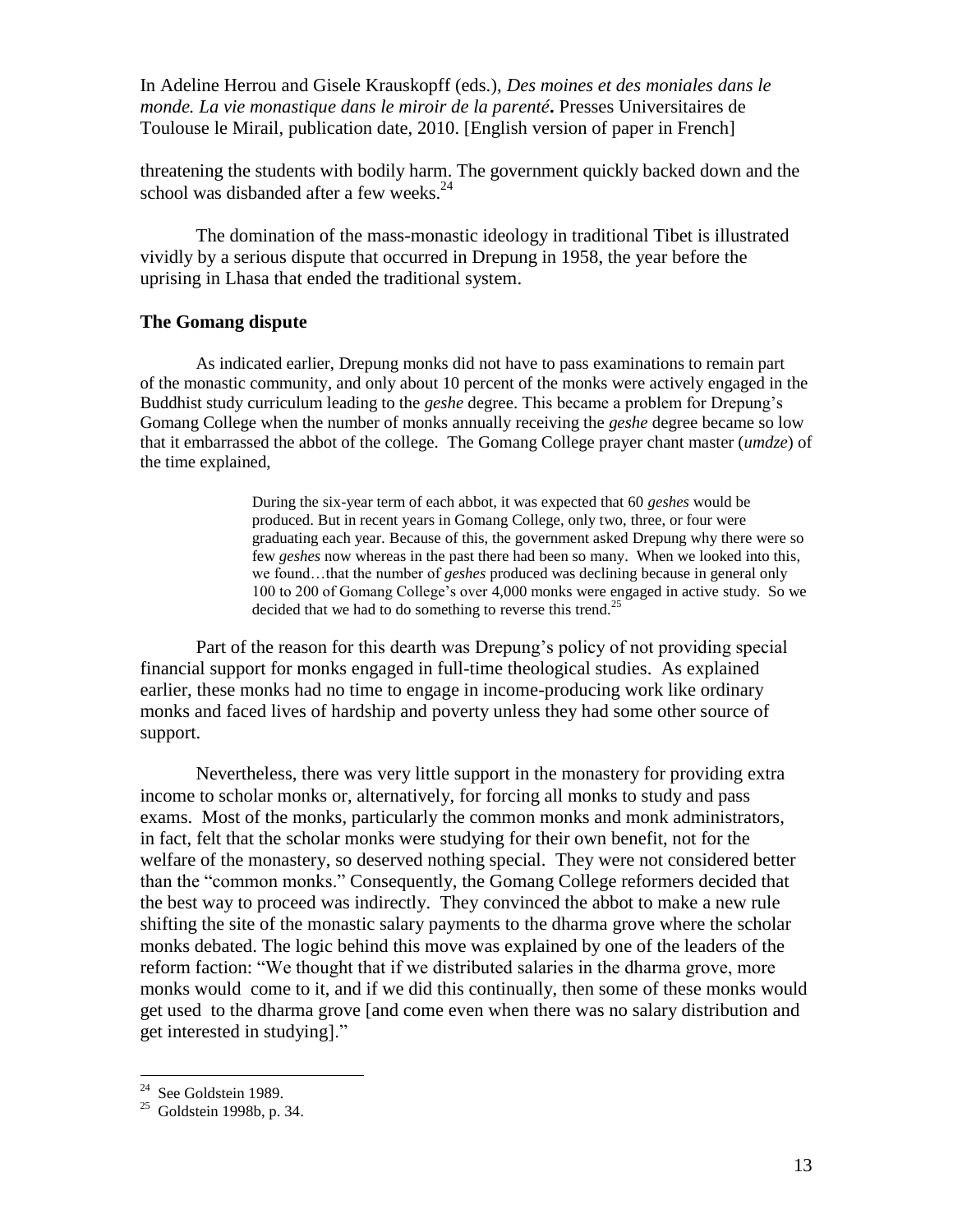The abbot's new order meant that all monks, even monk-administrators, had to go to the dharma grove and sit through the prayers that preceded the debating session before collecting their salaries. Although they did not have to study, or participate in the debates, or even attend the dharma grove during the rest of the year, this order produced an outcry of protest from the monk officials who handled the college's administrative work. At their instigation, the mass of common monks became involved, insisting that the rules of the monastery were sacred and could not be changed.

This controversy polarized Gomang College's monks and eventually led to violence when a mob of angry monks broke into a meeting on this issue and dragged three of the reform leaders outside where they tied them to pillars, beat them, and then locked them up as prisoners. Ultimately, the Dalai Lama's government intervened and freed the monks, but while it expelled the leaders of both the pro and anti reform factions, it did not force the monks to go to the dharma grove to collect their salaries. The reform program, therefore, had failed because the fundamental premise of the mass monastic ideology gave equivalence to all monks regardless of their knowledge or spirituality.

In conclusion, therefore, the Tibetan monastic system was a distinctive form of Buddhist monasticism that gave priority to recruiting large numbers of young boys into an alternative monastic culture and society that included a commitment to a lifetime of celibacy. It was an orientation that I have called mass monasticism because its priority was to provide an opportunity for very large numbers of males to become monks, even though many of these would never study religion deeply or engage in serious meditation. As mentioned earlier, about 90% of the monks in the great monastic centers like Drepung were not "scholar monks" actively studying Buddhism philosophy to attain the advanced degree of *geshe*. However, in the dominant emic perspective, all monks were viewed as having equally made the critical first step in religious progress by cutting their attachments to wife, children, and secular life and becoming part of monastic communities. Monasticism in Tibet, therefore, was not focused on creating a few great scholar monks, but rather on creating the conditions wherein large numbers of boys could have an opportunity to become monks for their entire lives. Some would study and debate at the highest intellectual levels, others would only participate in prayer assemblies where they chanted memorized texts and some would not even do that. But they were all seen as having successfully made the difficult commitment to follow the Buddha's teaching and leave the secular world behind them.

Until its demise in 1959, this system of mass monasticism was extremely successful, creating and sustaining the largest monasteries in the modern world and the largest proportion of full-time celibate monks.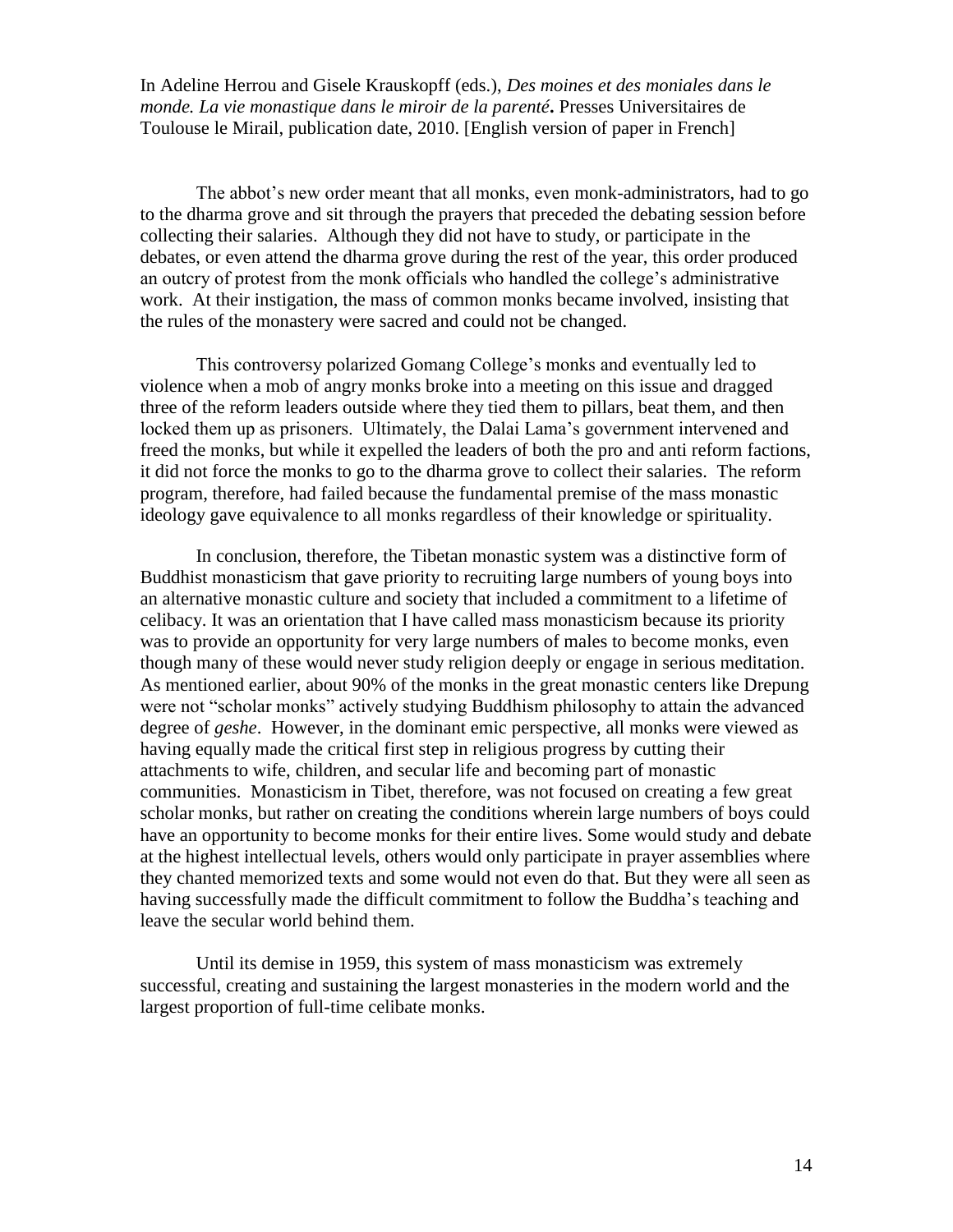# REFERENCES

Anon. *The Education of a monk*. **Chöyang: The Voice of Tibetan Religion and Culture**. 1(1): 41-45.

\*

Israel Epstein. **Tibet Transformed**. Beijing: New World Press, 1983.

Dunggar, Losang Trinley. **The Merging of Religious and Secular Rule in Tibet**. Beijing: Foreign Languages Press, 1991.

Melvyn C. Goldstein. *Stratification, Polyandry and Family Structure in Tibet*." **Southwestern Journal of Anthropology** 27, no. 1: 64-74, 1971.

> \_\_\_\_\_\_\_\_\_\_\_\_\_\_\_\_. *Serfdom and Mobility: An Examination of the Institution of 'Human Lease' in Traditional Tibetan Society.*  **Journal of Asian Studies.** Vol. XXX, No. 3, pp. 521-34. 1971.

\_\_\_\_\_\_\_\_\_\_\_\_\_\_\_. *Fraternal Polyandry and Fertility in a High Himalayan Valley in Northwest Nepal.* **Human Ecology.** Vol. 4, No. 3, pp. 223-233, 1976.

\_\_\_\_\_\_\_\_\_\_\_\_\_\_\_\_. *Adjudication and Partition in the Tibetan Stem Family.* In D. Buxbaum (ed.), **Chinese Family Law and Social Change.**  University of Washington Press, 1978.

\_\_\_\_\_\_\_\_\_\_\_\_\_\_\_\_. *Pahari and Tibetan Polyandry Revisited.* **Ethnology.**  17(3): 325-347, 1978.

\_\_\_\_\_\_\_\_\_\_\_\_\_\_\_\_. *When Brothers Share a Wife.* **Natural History.** March, 1987

\_\_\_\_\_\_\_\_\_\_\_\_\_\_\_\_. **A History of Modern Tibet, 1913-1951: The demise of the lamaist state**. Berkeley: U. of California Press, 1989.

> \_\_\_\_\_\_\_\_\_\_\_\_\_\_\_\_. *The Revival of Monastic Life in Drepung Monastery*. In Goldstein and Kapstein (eds.) **Buddhism in Contemporary Tibet: Religious Revival & Cultural Identity**. pp.16-52, 1998a.

\_\_\_\_\_\_\_\_\_\_\_\_\_\_\_. *Introduction*. In Goldstein and Kapstein (eds.) **Buddhism in Contemporary Tibet: Religious Revival & Cultural Identity**. pp.1-15, 1998b.

Melvyn C. Goldstein and M. Kapstein. Eds. **Buddhism in Contemporary Tibet: Religious Revival and National Identity.** U. of California Press, 1998.